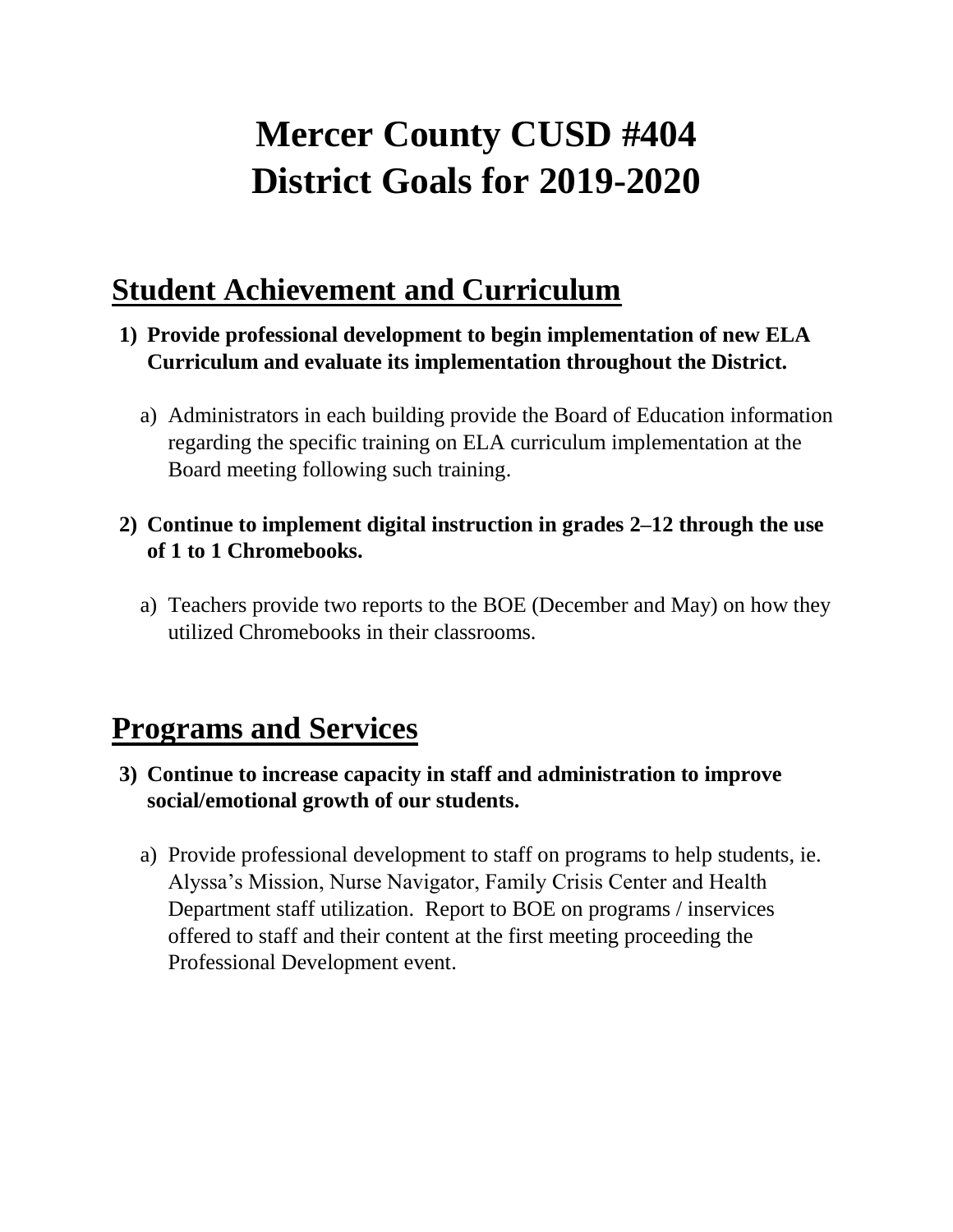- **4) Research expanding high school vocational opportunities to include apprenticeships, work-study, CNA training programs, trades (electrical, automotive, plumbing, mechanical) training programs, child development experiences, etc. Research the viability of utilizing a Vocational Director to organize, coordinate, oversee, and evaluate such programs.**
	- a) High School Principal and Assistant Principal will provide an annual report concerning the details and results of the research to the BOE by the May meeting.

## **District / Community Relations**

- **5) Expand city, town, village, and community involvement in our schools.**
	- a) Building administrators and local government officials update the BOE of new partnerships at the monthly meeting immediately preceding such developments.
- **6) Expand avenues of communication with the community – encouraging positive and celebratory news published about our schools; as well as informing the public about our District Goal Setting Process, Final Goals, and progress towards achieving them. Utilize new methods to achieve this such as video productions, expansion of district presence on social media, and staff interviews on local media outlets.**
	- a) Building administrators and District Superintendent update the BOE on public communication in Administrative reports submitted at each monthly meeting.